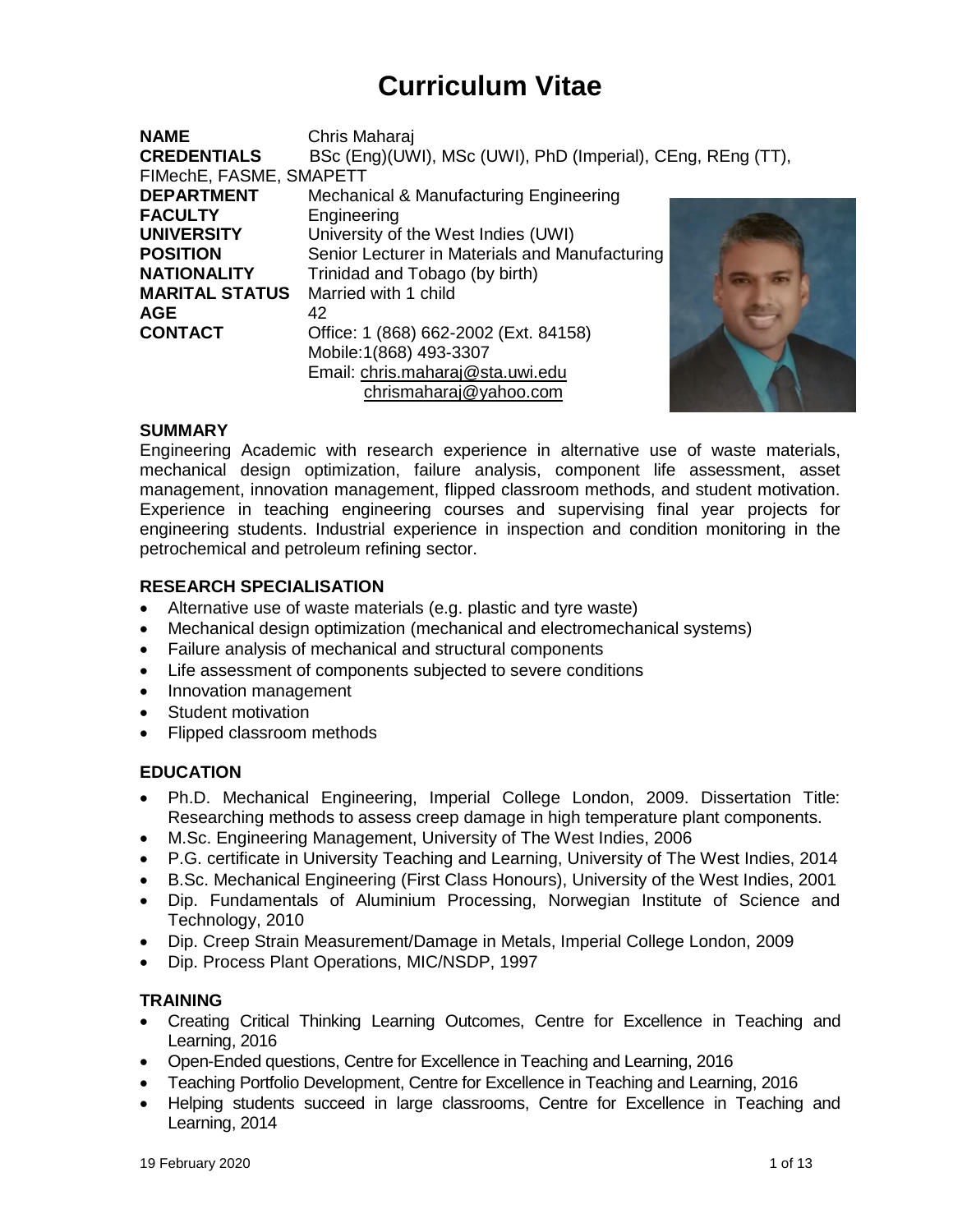- Implementing the new UWI GPA system, Centre for Excellence in Teaching and Learning, 2014
- Academic Advising workshop, Centre for Excellence in Teaching and Learning, 2014
- Weightings, Marks and Grades: Debunking some Assessment Myths, Instructional Development Unit, 2012
- Blended Learning: Using myelearning for Teaching and Learning II, Instructional Development Unit, 2012
- Blended Learning: Using myelearning for Teaching and Learning I, Instructional Development Unit, 2012
- Matching Assessment Methods to Learning Outcomes and Teaching, Instructional Development Unit, 2012
- Certified Welding Inspector, American Welding Society, 2005
- Machinery Vibration Analyst (Category II), Vibration Institute, 2003

#### **PEER-REVIEWED PUBLICATIONS**

- 1. Jordan, P. and **Maharaj, C**., and Maharaj, R., *Asset Management Strategy for HAZ Cracking caused by Sigma-Phase and Creep Embrittlement in 304H Stainless Steel Piping.* Engineering Failure Analysis. 2020. <https://doi.org/10.1016/j.engfailanal.2020.104452> {Impact Factor 2.4; SJR H Index 51} 1st Quartile in Mechanical Engineering Subject Category.
- 2. Zhang, X., Liu, H., **Maharaj, C.,** Zheng, M., Mohagheghian,I., Zhang, G., Dear, J.P., *Impact Response of Laminated Glass with Varying Interlayer Materials. International Journal of Impact Engineering.* 2020. 139 <https://doi.org/10.1016/j.ijimpeng.2020.103505>  ${Impact factor}$  3.83; SJR H Index 104} 1<sup>st</sup> Quartile in Mechanical Engineering Subject Category.
- 3. Zhang, X., Zheng, M., Ge, Y., Wang, T., Liu, H., **Maharaj, C**., Dear, J.P., Yan, Y., *Microstructure and Tensile Properties of Injection Molded Thermoplastic Polyurethane with Different Melt Temperatures.* Journal of Applied Polymer Science. 2020 https://doi.org/10.1002/app.48891 {Impact factor 2.28; SJR H Index 149} 1<sup>st</sup> Quartile in Polymers and Plastics Subject Category.
- 4. Wilson, S., **Maharaj, C.,** and Maharaj, R., *Formalising the National Innovation System in a Developing Country.* West Indian Journal of Engineering. 2020. 42(2): p.4-16
- 5. **Maharaj, C.**, Sirjoosingh, V., Ali, A., Primus, S., and Arjoon, S., *Help me else I may fail! Solutions for academically challenged university students.* Journal of College Student Retention: Research, Theory & Practice. 2019 <https://doi.org/10.1177/1521025119865747> {Impact factor 1.5; SJR H Index 21} 2nd Quartile in Education Subject Category.
- 6. Sieunarine, S., Maharaj, R., White, D., and **Maharaj, C.,** *Ceramic potential of some Trinidad clays.* Clay research. 2019. 37(2): p.41-49 {Impact factor 0.211; SJR H Index 4} 4<sup>th</sup> Quartile in Materials Science Subject Category.
- 7. **Maharaj, C.**, Ragoo, K., Sirjoosingh, V., Sahadeo, S., Lall, D. and Chowdary, B., *Design and performance evaluation of 3D printed writing and typing assistive devices: A pragmatic single participant study.* Technology and Disability. 2019. 31 (1-2): p. 51-61 {Impact factor 0.30; SJR H Index 32} 3 rd Quartile in Rehabilitation Subject Category.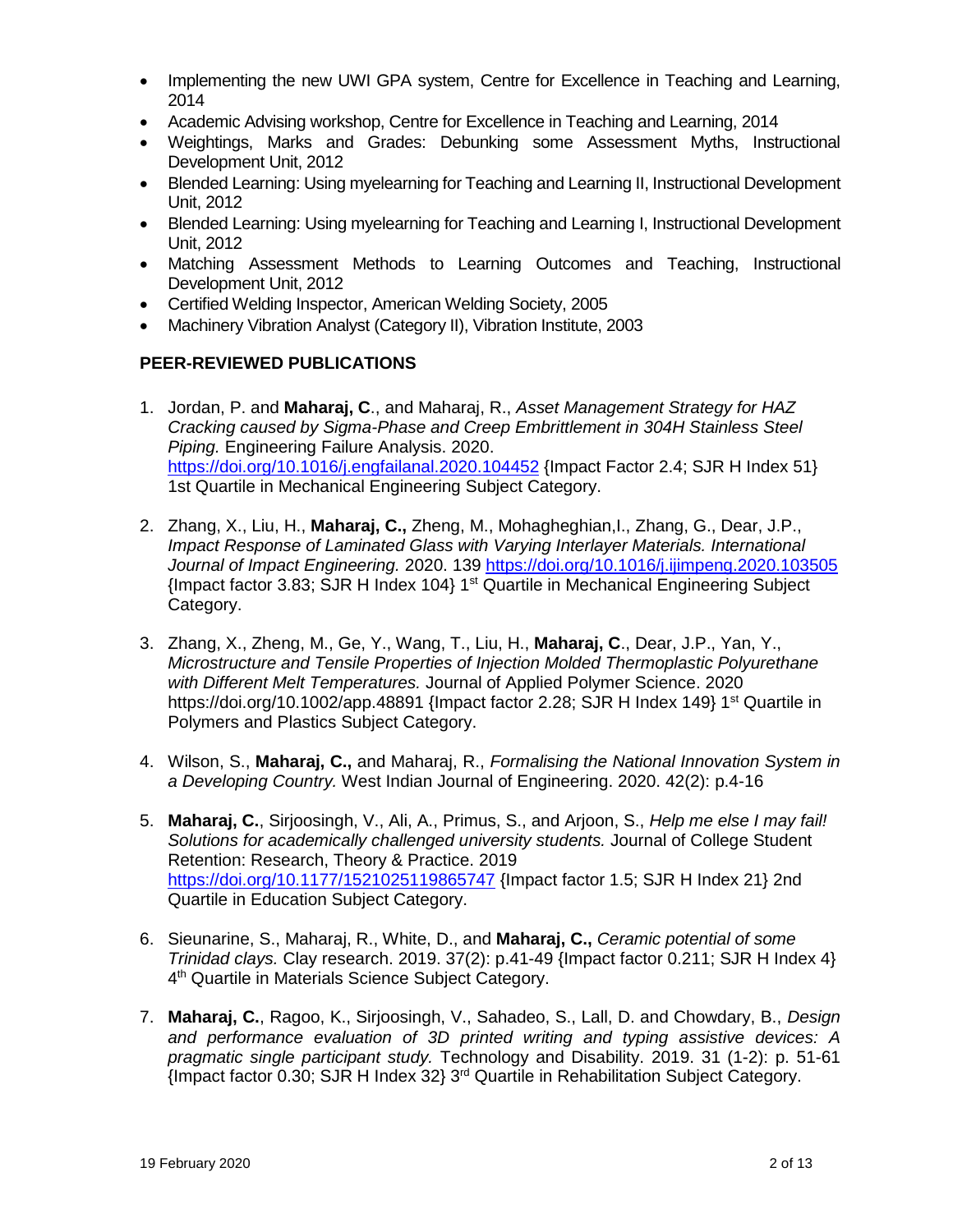- 8. **Maharaj, C.**, Marquez, A., and Khan, R., *Failure Analysis of Incoloy 800HT and HP Modified alloy materials in a Reformer*. Journal of Failure Analysis and Prevention. 2019. Online First DOI 10.1007/s11668-019-00621-1 {Impact factor 0.62; SJR H Index 19} 3rd Quartile in Mechanical Engineering Subject Category.
- 9. Marquez, A., Ramnanan, A., and **Maharaj, C**. *Failure Analysis of Carbon Steel Tubes in a Reformed Gas Boiler Feed Water Preheater*. Journal of Failure Analysis and Prevention. 2019. 19(3): p 592-597 {Impact factor 0.62; SJR H Index 19} 3rd Quartile in Mechanical Engineering Subject Category.
- 10. Rampat, K. and **Maharaj, C.,** *Creep embrittlement in aged HP-Mod Alloy Reformer Tubes. Engineering Failure Analysis.* 2019. 100 (1): p 147-165 {Impact Factor 2.4; SJR H Index 51} 1st Quartile in Mechanical Engineering Subject Category.
- 11. **Maharaj, C.** and Marquez, A., *Failure Analysis of a Stainless Steel Pipe Elbow in a Purge Gas Line*, Journal of Failure Analysis and Prevention. 2019. 19 (1): p 15-23 {Impact factor 0.62; SJR H Index 19} 3rd Quartile in Mechanical Engineering Subject Category.
- 12. Maharaj, R., **Maharaj, C.,** and Mahase, M., *The Performance and Durability of Polyethylene Terephthalate and Crumb Rubber Modified Road Pavement Surfaces.* Progress in Rubber, Plastics & Recycling Technology. 2019. **35** (1): p 3-22 {Impact factor 0.4; SJR H Index 11} 3rd Quartile in Polymers and Plastics Subject Category.
- 13. Rampat, K. and **Maharaj, C.,** *Improving the Weld Procedure for Aged HP-Mod Alloy Reformer Tubes.* Metallography, Microstructure, and Analysis. 2018. **7** (5): p 493-503 {Impact factor 0.92; SJR H Index 10} 2nd Quartile in Metals and Alloys Subject Category.
- 14. Y. Ibrahim, Z. Li, C. M. Davies, P. A. Hooper, **C. Maharaj**, J. P. Dear, *Acoustic resonance testing of additive manufactured lattice structures.* Additive Manufacturing. 2018. **24:** p 566-576 {Cited by 2; Impact factor 6.4; SJR H Index 19} 1st Quartile in Industrial and Manufacturing Engineering Subject Category.
- 15. Ragoo, K., Sirjoosingh, V., Sahadeo, S., Chowdary, B., **Maharaj, C.** *Design and development of a pool and billiards assistive device for the physically challenged*. Disability and Rehabilitation: Assistive Technology. 2018 {Cited by 0; Impact factor 0.93; SJR H Index 34} 3<sup>rd</sup> Quartile in Rehabilitation Subject Category.
- 16. Maharaj, R., **Maharaj, C.**, and Hosein, A. *Performance of Waste Polymer Modified Road Paving Materials*. Progress in Rubber, Plastics & Recycling Technology. 2018. **34** (1): p 19-33 {Cited by 1; Impact factor 0.4; SJR H Index 10}  $3<sup>rd</sup>$  Quartile in Polymers and Plastics Subject Category.
- 17. **Maharaj, C**., White, D., Maharaj, R. and Morin, C. *Re-use of Steel Slag as an aggregate to asphaltic road pavements*. Cogent Engineering. 2017. **4** (1): p 1-12 {Cited by 4; SJR H Index 8} 3rd Quartile in Engineering Subject Category.
- 18. Nathai-Balkissoon, M., **Maharaj, C.**, Guerrero, R., Mahabir, R., and Dialsingh, I., *Pilot development of innovation scales for beverage manufacturing companies in a developing country*. Cogent Business & Management. 2017. **4** (1): p 1-27 {Cited by 2}
- 19. **Maharaj, C.,** Blair, E., and Chin Yuen Kee, S. Performance and perception in the flipped classroom. Education and Information Technologies, 2016. 21 (6): p 1465-1482 {Cited by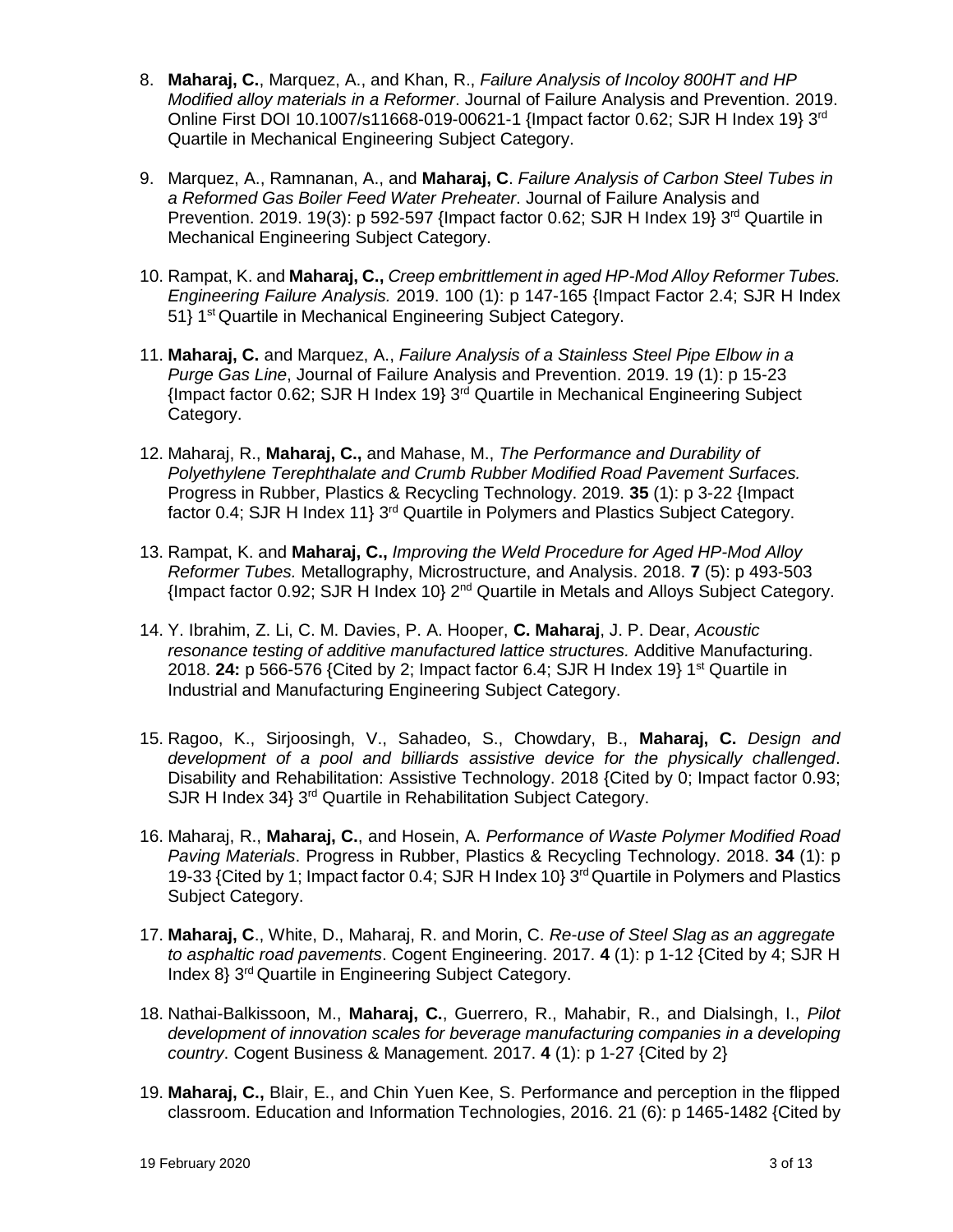111; Impact Factor 2.01; SJR H Index 31} 1st Quartile in Library and Information Sciences Subject Category.

- 20. Mylan, R., **Maharaj, C**. and Maharaj, R., *Creating the optimal formula for use by a heavy clay block manufacturer*. Clay research. 2016. **35**, (2): p 17-29 {Impact factor 0.211; SJR H Index 4} 4<sup>th</sup> Quartile in Materials Science Subject Category.
- 21. Narayanan, A., **Maharaj, C.**, Kelly, M., Morris, A. Davies, C.M. and Dear, J.P.*Recent developments in measuring creep strain in high temperature plant components.* Strain. 2016. **52** (6) 467-477 {Cited by 1; Impact Factor 1.7; SJR H Index 36} 1st Quartile in Mechanical Engineering Subject Category.
- 22. Maharaj, K., **Maharaj, C.** and Persad, U. *Design of a Special-Effects Wrist-Mounted Flamethrower*. West Indian Journal of Engineering. 2016.**38** (2): p 71-80
- 23. Blair, E., **Maharaj, C.** and Primus, S., *Performance and perception in the flipped classroom.* Education and Information Technologies, 2016. **21** (6): p 1465-1482 {Cited by 74; Impact Factor 1.3; SJR H Index 27} 2nd Quartile in Education Subject Category.
- 24. **Maharaj, C.** and Maharaj, R., *Physical properties of LDPE, PVC and Used Engine Oil modified Asphalt*. Progress in Rubber, Plastics & Recycling Technology 2015.**31** (3): p 145-159 {Cited by 2; Impact factor 0.4; SJR H Index 10} 3rd Quartile in Polymers and Plastics Subject Category.
- 25. **Maharaj, C.**, Maharaj, R., and Maynard, J., *The effect of Polyethylene Terephthalate particle size and concentration on the properties of asphalt and bitumen as an additive*. Progress in Rubber, Plastics & Recycling Technology 2015. **31** (1): p 1-24 {Cited by 10; Impact factor 0.4; SJR H Index 10} 3<sup>rd</sup> Quartile in Polymers and Plastics Subject Category.
- 26. Ramesar, K.,**Maharaj, C.**, and Persad, U., *A mechanism for cutting coconut husks*. West Indian Journal of Engineering, 2015. **37** (2): p 54-62.{Cited by 0}
- 27. Maharaj, R.,Grierson, L.H., and **Maharaj, C.**, Ramjattan-Harry, V., *Rheological study of cement modified with a lignin based admixture*. West Indian Journal of Engineering, 2015. **37** (2): p 68-73.{Cited by 0}
- 28. Maharaj, R., **Maharaj, C.,** White, D., Penjilia, C., and Ramlagan, S., *Optimization of Ingredients for Clay Block Manufacture: Unfired Characteristics*. Trends in Applied Sciences Research, 2014. **9** (10): p 574-587. {Cited by 3}
- 29. Maharaj, R., Singh-Ackbarali, D., **Maharaj, C.**, and Hosein, S., *The Influence of Particle Size and Concentration of Recycled Tyre Rubber on the Rheological Properties of Trinidad Lake Asphalt and Petroleum Bitumen.* International Journal of Applied Sciences and Engineering Research, 2014. **3** (2): p 545-561. {Cited by 2}
- 30. Hosein, S., **Maharaj, C.**, Maharaj, R., and Singh-Ackbarali, D., *The effect of particle size and concentration of crumb rubber on the rutting and fatigue cracking resistance of Trinidad Lake Asphalt and Petroleum Bitumen.* International Journal of Arts and Sciences, 2013. **6**(4): p 321-335. {Cited by 3}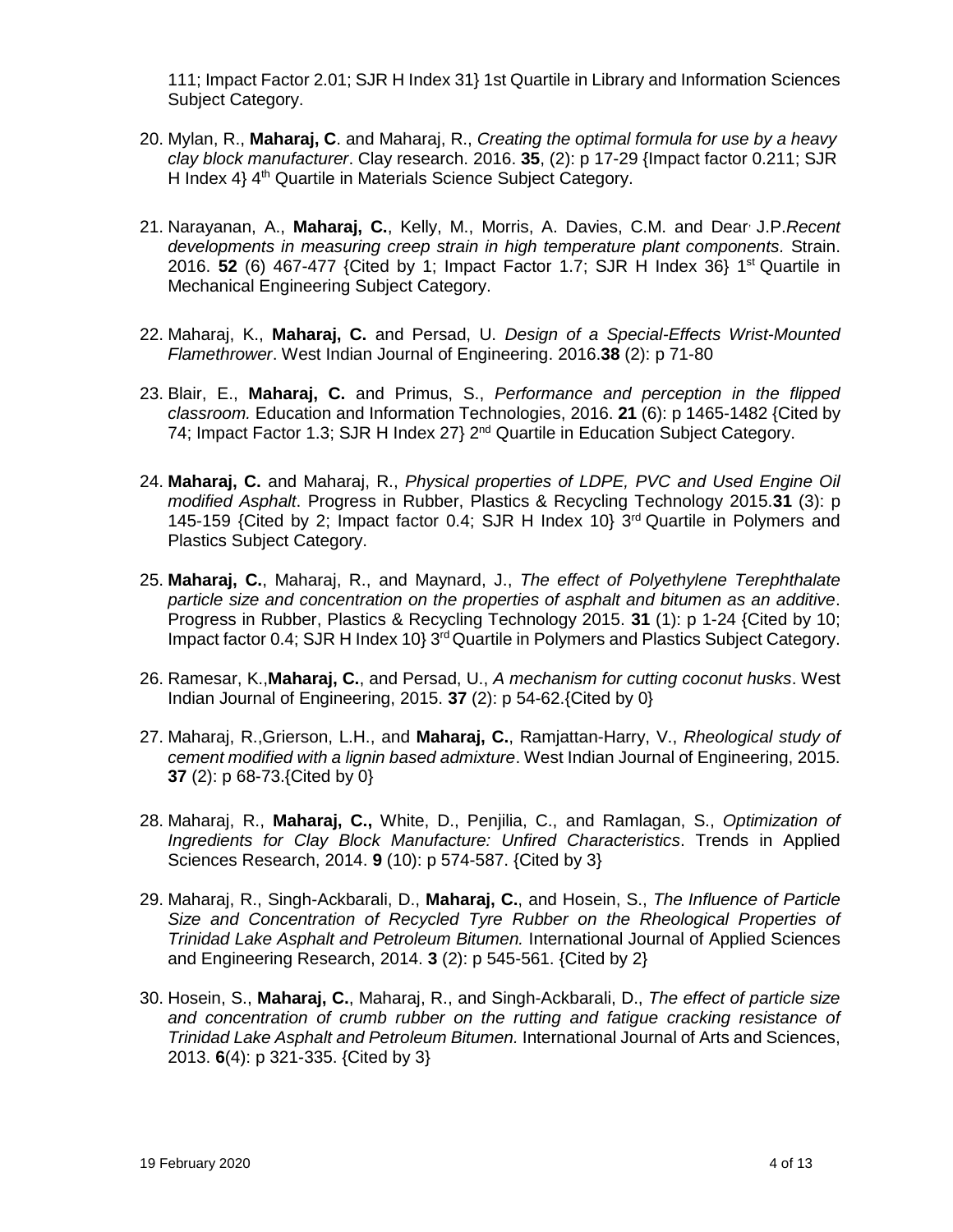- 31. **Maharaj, C.**, A. Morris, and Dear, J. *Modelling of creep in Inconel 706 turbine disc fir-tree*. Materials Science and Engineering A, 2012. **558**: p. 412-421. {Cited by 12; Impact Factor 3.72; SJR H Index 192} 1<sup>st</sup> Quartile in Mechanical Engineering Subject Category.
- 32. Morris, A., **Maharaj, C.**, Kourmpetis, M., Dear, I., Puri, A., and Dear, J., *PVT-07-1116 - Optical strain measurement techniques to assist in life monitoring of power plant components.* Journal of Pressure Vessel Technology, 2009. **131**. {Cited by 8; Impact Factor 1.1; SJR H Index 40} 1<sup>st</sup> Quartile in Mechanical Engineering Subject Category.
- 33. **Maharaj, C.**, Dear, J.P., and Morris, A., *A review of methods to estimate creep damage in low-alloy steel power station steam pipes.* Strain, 2009. **45**(4): p.316-331.{Cited by 33; Impact Factor 1.7; SJR H Index 36} 1st Quartile in Mechanical Engineering Subject Category.
- 34. **Maharaj, C.**, Imbert, C.A.C., and Dear, J., *Failure analysis and creep remaining life of hydrogen reformer outlet pigtail tubes.* Engineering Failure Analysis, 2008. **15**: p. 1076- 1087. {Cited by 24; Impact Factor 2.4; SJR H Index 51} 1 st Quartile in Mechanical Engineering Subject Category.
- 35. Morris, A., Puri, A, **Maharaj, C.**, Kourmpetis, M., Sjödahl, M., and Dear, J., *Predicting lifetimes of components in power station engineering plant.* Energy Materials, 2007. **2**(2): p. 89-94. {Cited by 1; Impact Factor 0.08; SJRH Index 5} 3<sup>rd</sup> Quartile in Energy Engineering and Power Technology Subject Category.
- 36. Morris, A., Dear, J., Kourmpetis, M., **Maharaj, C.**, Puri, A., and Fergusson, A., *Monitoring creep strain in power station engineering plant.* Applied Mechanics and Materials, 2007. **7-8**: p. 31-36. {Cited by 2; Impact Factor 0.09; SJR H Index 26} 3 rd Quartile in Engineering Subject Category.
- 37. **Maharaj, C.,** *The role of the Internet in Fostering University Education, Training, Research, and Development in the 21st Century*. West Indian Journal of Engineering, 2001. **23**(2): p. 21-24. {Cited by 0}

#### **CONFERENCE PUBLICATIONS**

- 1. Hosein, S., Maharaj, **C., Maharaj**, R., and Singh-Ackbarali, D., The effect of particle size and concentration of crumb rubber on the rutting and fatigue cracking resistance of Trinidad Lake Asphalt and Petroleum Bitumen*. Conference of the International Journal of Arts and Sciences*, 2013 (Upgraded to Journal Paper)
- 2. Persad, P., Loutan Jr., K, and **Maharaj, C.**, Dynamic stress analysis of a spring actuated manipulator with tip payload. IASTED *Proceedings of the International Conference on Robotics*, 2010, DOI: 10.2316/P.2010.703-02
- 3. Morris, A., Palmer, I., **Maharaj, C.**, Dear, J., ARCMAC Optical Creep Monitoring: Developments in Image Analysis Techniques and Creep Measurement Validation. *ASME Pressure Vessels and Piping Conference*, 2010. 10: p. 195-202.
- 4. **Maharaj, C.**, Palmer, I., and Dear, J., Validation and Optimization of ARCMAC and Strain Mapping Systems for Creep Measurement. *ASME Pressure Vessels and Piping Conference*, 2009. 5: p. 427-438.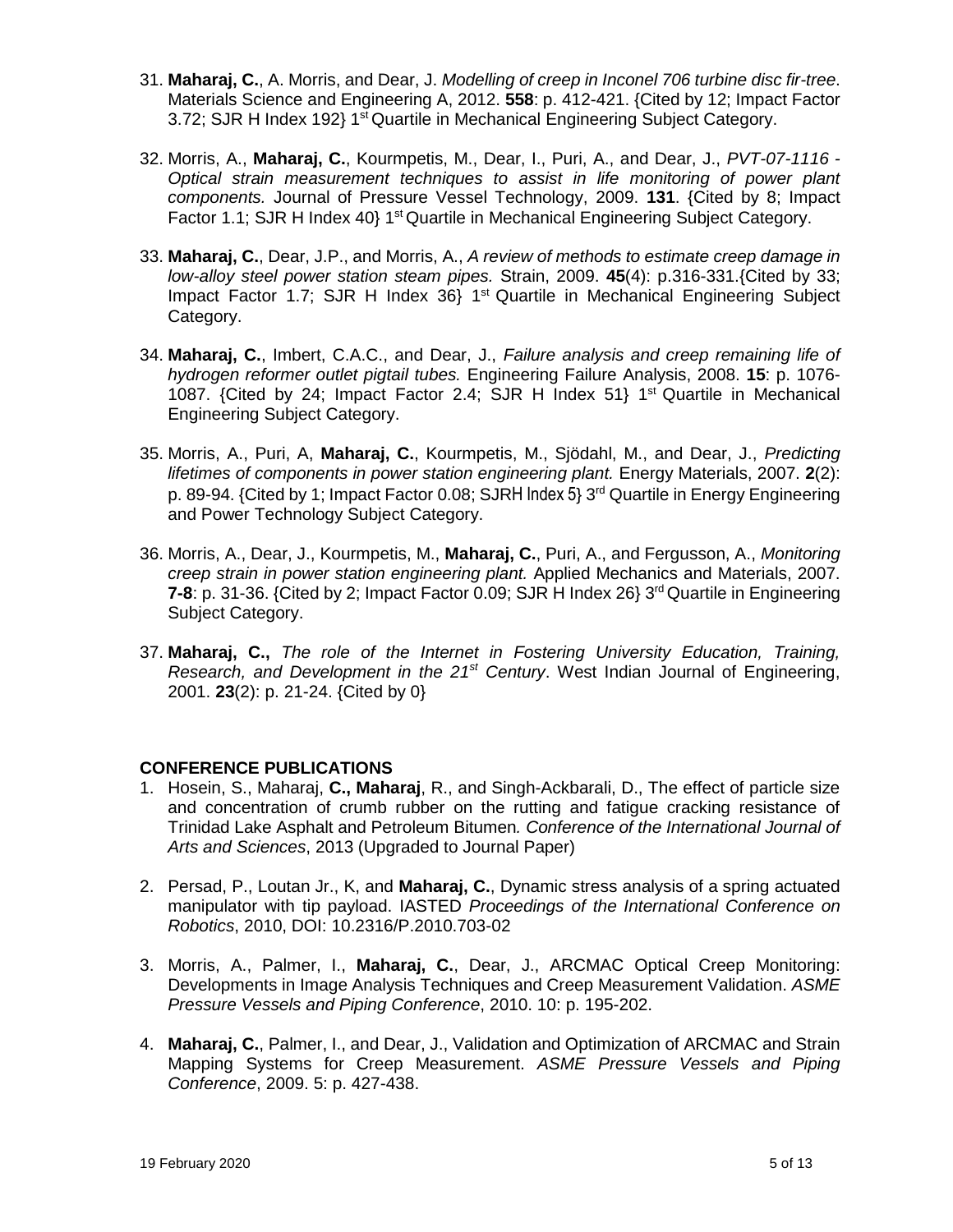- 5. Morris, A., **Maharaj, C.**, Puri, A., Kourmpetis, M., and Dear, J., Recent Developments in Methods to Study Creep Strain Variations in Power Station Steam Plant. *ASME Pressure Vessels and Piping Conference*, 2008. 7, p. 529-535.
- 6. Morris, A., **Maharaj, C.**, Palmer, I., Puri, A., and Dear, J., Developments in Combined ARCMAC and Strain Mapping Systems for Creep Measurement. *ASME Pressure Vessels and Piping Conference*, 2008. 7: p. 521-528.
- 7. Morris, A., **Maharaj, C.**, Puri, A., Kourmpetis, M., and Dear, J., Researching Methods to Study Creep Strain Variations in Power Station Steam Plant. *ASME Pressure Vessels and Piping Conference,* 2007. 7: p. 35-43.
- 8. Morris, A., Kourmpetis, M., Dear, J., Puri, A., and **Maharaj, C.**, Resolution of Creep Strain Measurements using the ARCMAC Strain Monitoring System. *ASME Pressure Vessels and Piping Conference*, 2007. 7: p. 25-33.
- 9. **Maharaj, C.** and Imbert, C.A.C, Creep life assessment of Incoloy 800H reformer outlet pigtail tubes*. IEM-2006 Conference on Building Engineering and Management Competence.* 2006.
- 10. **Maharaj, C.** and Imbert, C.A.C., Failure analysis of Incoloy 800H reformer outlet pigtail tubes*. IEM-2006 Conference on Building Engineering and Management Competence.* 2006.

# **BOOKS**

1. **Maharaj, C.**, Help yourself and others! Guidance for the attainment of eudaimonia. ISBN-10: 109276349X. 2019. Available at https://www.amazon.com/Help-yourself-othersattainment-

eudaimonia/dp/109276349X/ref=tmm\_pap\_swatch\_0?\_encoding=UTF8&qid=&sr=

# **OTHER PUBLICATIONS**

1. **Maharaj, C.,** The Leader I Would Like to Have… and Be, *weLead Online Magazine*, 2011. Accessed on 3rd May 2014 and available at [http://www.leadingtoday.org/Onmag/2011%20Archives/July%2011/cm-july11.pdf.](http://www.leadingtoday.org/Onmag/2011%20Archives/July%2011/cm-july11.pdf)

# **WORK YET TO BE PUBLISHED**

#### **Currently submitted for review:**

- 1. Purcell, A., Maharaj, R., Forde, M., and **Maharaj, C.,** Reuse of crumb rubber in concrete.
- 2. Ibrahim, T., Davies, C. M., **Maharaj, C**., Li, Z., Dear, J. P., Hooper, P. A., Post-yield Performance of Additive Manufactured Cellular Lattice Structures.
- 3. Seecharan, K. and **Maharaj, C**. Critical review of human and latent causes in industrial accidents in the Oil and Gas sector.

#### **In preparation:**

- 1. Burns, M., Primus, S., **Maharaj, C.** Case study on the effect of student mentoring on Academic performance.
- 2. Sahadeo, S. and **Maharaj, C**. Review of recent human factor causes in aviation accidents.
- 3. Narace, V., Maharaj, R., Smith, J. and Forde, M., and **Maharaj, C.,** Reuse of shredded PET in concrete.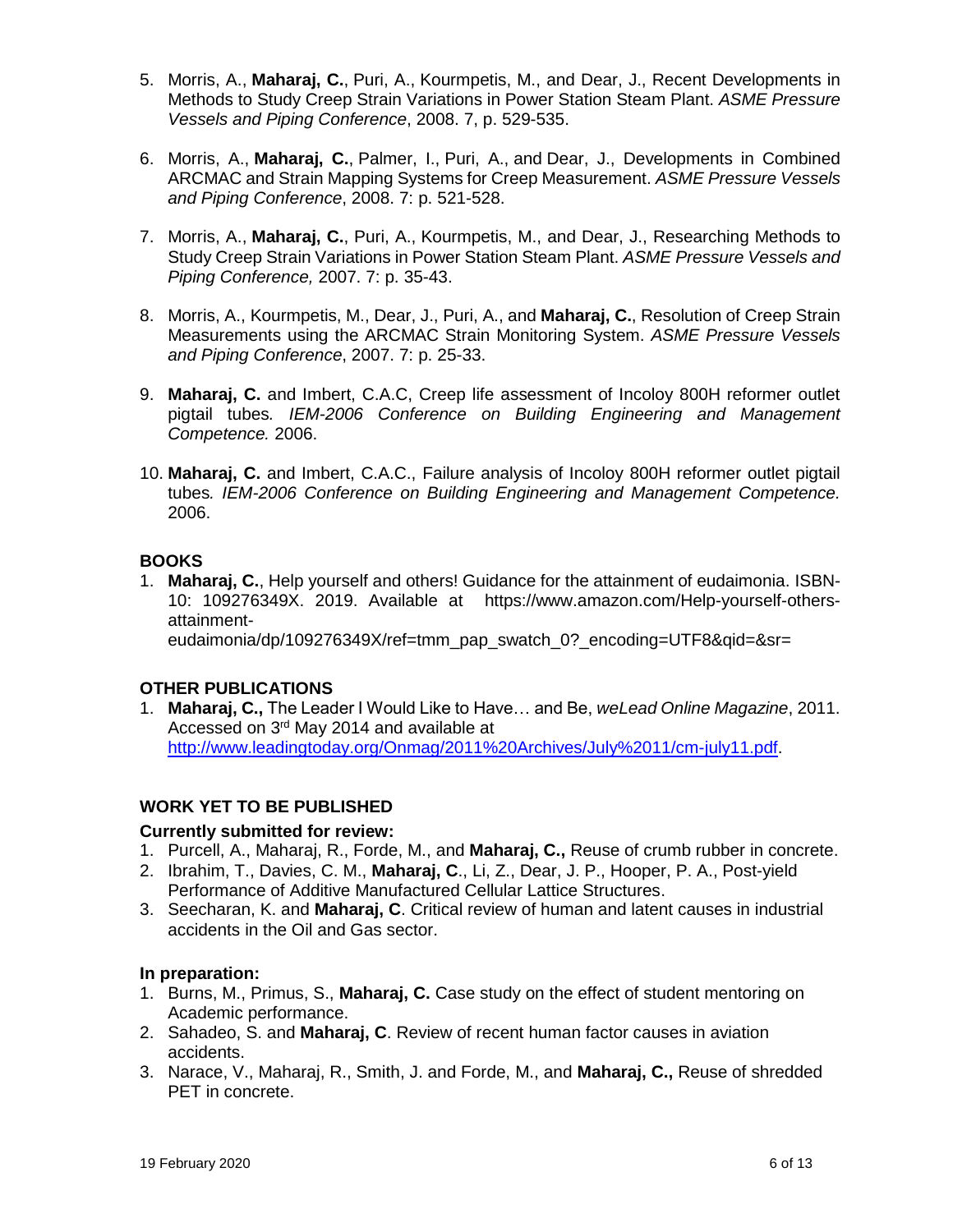#### **AWARDS/ACCOLADES**

Elected as Fellow of the ASME in 2018.

Elected as Fellow of the IMechE in 2017.

Winner of UWI/Guardian Group Premium Teaching Award in 2016.

Volunteer Role Model of the Year awarded by IMechE in 2016.

Outstanding commitment to Talent Development awarded by IMechE in 2014.

Certificate of Honourable Mention for ASME Pressure Vessels and Piping Conference 2009 paper.

Best Mechanical Engineering undergraduate final project in 2001.

#### **PAPERS PRESENTED**

- 1. Mahase, M., **Maharaj, C.**, and Maharaj, R., The Physical and Performance Characteristics of Polymer Modified Asphaltic Road Paving Mixes*. APETT Technical Conference*, 2015. Couva, Trinidad.
- 2. Morris, A., **Maharaj, C.**, Puri, A., Kourmpetis, M., and Dear, J., Recent Developments in Methods to Study Creep Strain Variations in Power Station Steam Plant. *ASME Pressure Vessels and Piping Conference*, 2008. 7, p. 529-535. July 27-31, 2008, Chicago, Sponsored by E.ON UK.
- 3. Morris, A., **Maharaj, C.**, Palmer, I., Puri, A., and Dear, J., Developments in Combined ARCMAC and Strain Mapping Systems for Creep Measurement. *ASME Pressure Vessels and Piping Conference*, 2008. 7: p. 521-528. July 27-31, 2008, Chicago, Sponsored by E.ON UK.
- 4. **Maharaj, C.** and Imbert, C.A.C, Creep life assessment of Incoloy 800H reformer outlet pigtail tubes*. IEM-2006 Conference on Building Engineering and Management*  Competence. 2006. 31<sup>st</sup> May - 2<sup>nd</sup> June 2006, Trinidad.
- 5. **Maharaj, C.** and Imbert, C.A.C., Failure analysis of Incoloy 800H reformer outlet pigtail tubes*. IEM-2006 Conference on Building Engineering and Management Competence.* 2006. 31st May – 2<sup>nd</sup> June 2006, Trinidad.

| Period                  | Activity                                                                                                                                                                       |  |
|-------------------------|--------------------------------------------------------------------------------------------------------------------------------------------------------------------------------|--|
| April 2017 - Present    | <b>Director of Contract Caterers Limited</b>                                                                                                                                   |  |
| April 2017 - Present    | Director of Allied Caterers Limited                                                                                                                                            |  |
| April 2017 - Present    | Director of Katersery Limited                                                                                                                                                  |  |
| December 2016 - Present | Chair - Operations and Risk Management Committee of<br><b>Caribbean Airlines Limited</b>                                                                                       |  |
| October 2016 - Present  | Director of Caribbean Airlines Limited                                                                                                                                         |  |
| January 2016 - Present  | Member of Editorial Sub-committee for the West Indian<br>Journal of Engineering                                                                                                |  |
| March 2014 - Present    | Committee member of the following Bureau of standards<br>technical committees:<br>Roofing Sheets standard (Chair)<br>$\bullet$<br>Regional toilet tissue standard<br>$\bullet$ |  |
| December 2013 - Present | Reviewer for the West Indian Journal of Engineering and<br>the Journal of the Association of Professional Engineers<br>of Trinidad and Tobago                                  |  |
| August 2013 - Present   | <b>IMechE</b> Caribbean Universities<br>Representative<br>and<br><b>Student Chapter Facilitator</b>                                                                            |  |

#### **PROFESSIONAL ACTIVITY**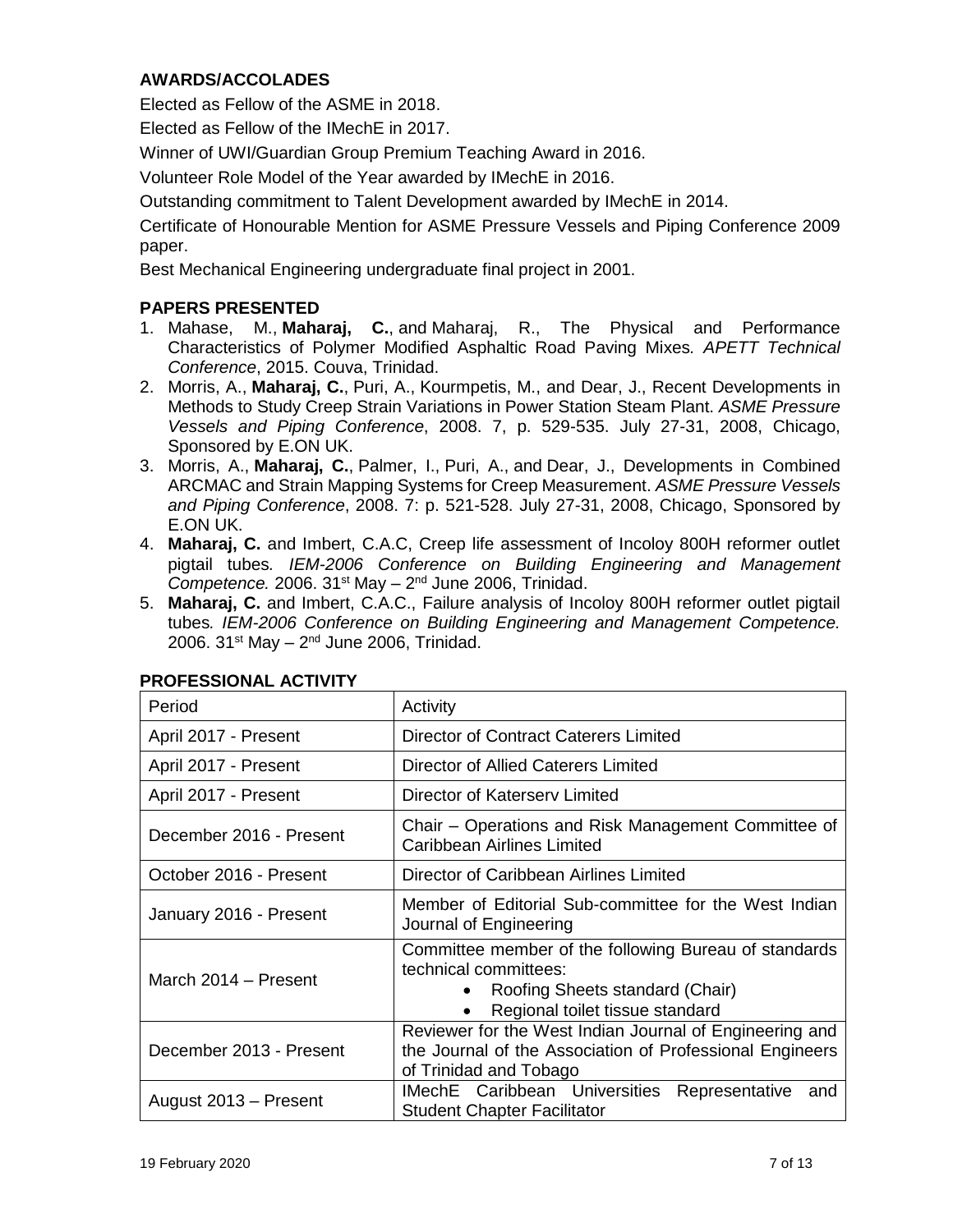| September 2014 - January<br>2018 | Chair of the IMechE pan-Caribbean group                                                                                                                                     |
|----------------------------------|-----------------------------------------------------------------------------------------------------------------------------------------------------------------------------|
| June 2015 - June 2017            | Guest Editor for the Journal of the Association of<br>Professional Engineers of Trinidad and Tobago Special<br>Editions on the APETT Technical Conferences 2015 and<br>2016 |
| March 2015 - March 2017          | Vice-President of APETT                                                                                                                                                     |
| October 2015 - June 2016         | Chair of the of the Association of Professional Engineers<br>of Trinidad and Tobago (APETT) 2016 Technical<br><b>Conference Committee</b>                                   |
| August 2014 - May 2016           | <b>IMechE Americas Region Young Member Representative</b>                                                                                                                   |
| April 2014 - April 2016          | Editor of the APETT Professional Engineering Newsletter<br>(issued monthly)                                                                                                 |
| April 2015 - March 2016          | Vice-Chair of the APETT Mechanical Division                                                                                                                                 |
| <b>July 2015</b>                 | Judge for National Energy Skills Centre (NESC) Campus<br><b>Display Competition</b>                                                                                         |
| November 2014 - June 2015        | Vice-Chair of the 2015 APETT Technical Conference<br>Committee                                                                                                              |
| February 2015                    | Judge for IET 'Present Around The World' Competition for<br>T&T candidates                                                                                                  |
| April 2014 - September 2014      | APETT 54th Annual Honours and Awards Ceremony<br><b>Planning Committee</b>                                                                                                  |
| April 2014 - March 2015          | <b>Assistant Treasurer of APETT</b>                                                                                                                                         |
| March 2013 - March 2014          | American Society of Mechanical Engineers (ASME)<br>student mentor                                                                                                           |
| September 2010 - August 2011     | Mentor for Business Development Company's Instil<br><b>Innovation Program</b>                                                                                               |

# **PROFESSIONAL MEMBERSHIPS**

Fellow of the Institution of Mechanical Engineers Fellow of the American Society of Mechanical Engineers Registered Engineer with the Board of Engineering of Trinidad and Tobago Senior Member of the Association of Professional Engineers of Trinidad and Tobago Chartered Engineer with the UK Engineering Council

# **RESEARCH FUNDING**

- 1. US\$5,456 Campus Research and Publication Fund, UWI, CRP.4.MAR17.19 Prosthetic and assistive devices for physically disabled persons, March 2017 – Present.
- 2. US\$80,117–Ministry of Planning and Development Funding for 5 Associate Professionals for the Department of Mechanical and Manufacturing Engineering, September 2016 – September 2018.
- 3. US\$4,400 Campus Research and Publication Fund, UWI, CRP.4.NOV12.2 Stress and Failure Analyses of Mechanical and Electromechanical Components, December 2012 – June 2014.
- 4. US\$2,440 Research Fund, UWI, Funding to present paper at the Conference of the International Journal of Arts and Sciences, May 2013.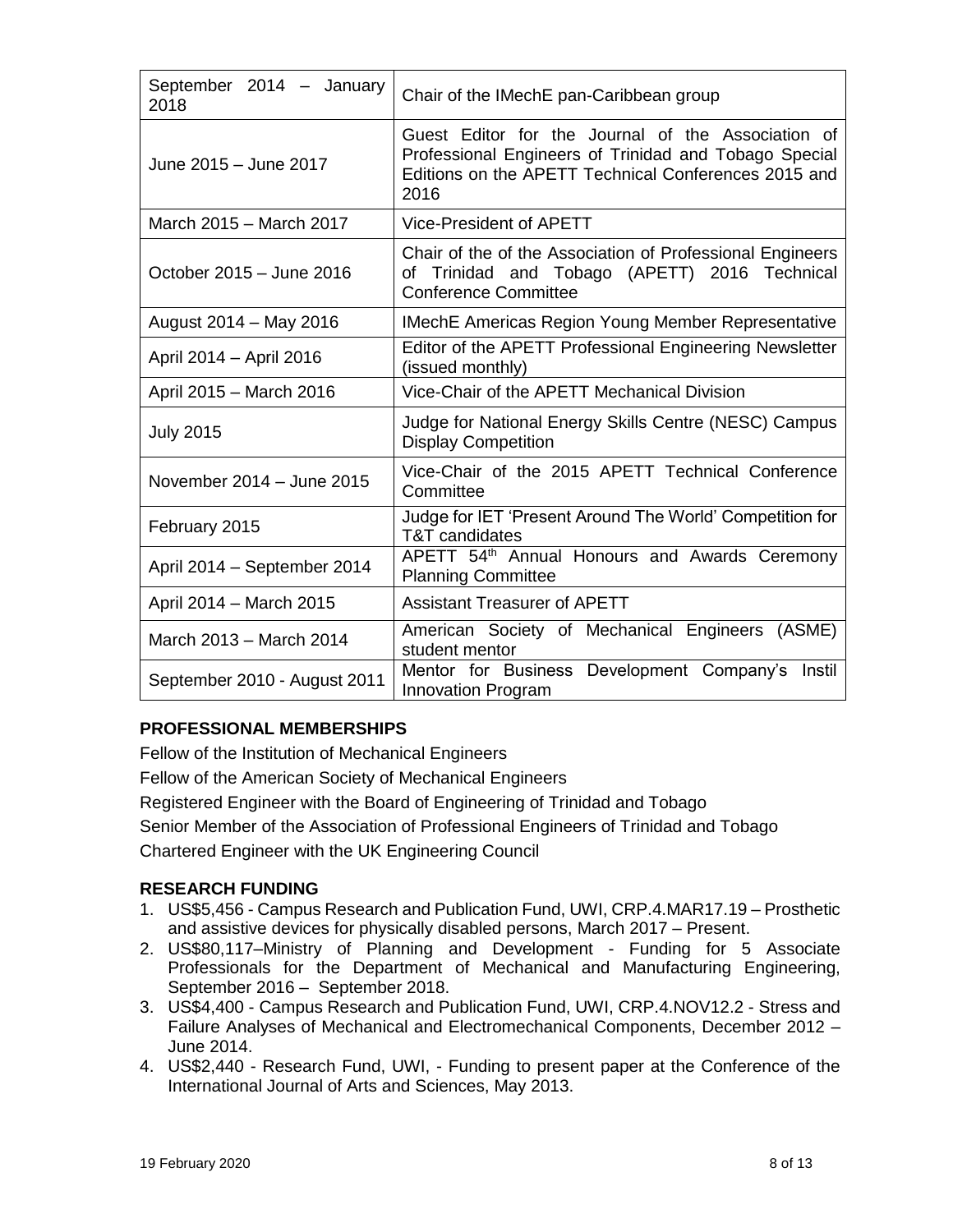5. US\$1541 - Research Fund, UWI, - Funding to present paper at The International Conference on Solid Waste Technology and Management, April 2014.

#### **CONSULTANCY**

Mechanical Engineering Consultant for Cumbria Veri-Tech Agencies Ltd who is an approved Certified Verification Agent (CVA) of the T&T Ministry of Energy and Energy Affairs.

- 1. Performed Mechanical Engineering review of a Boiler and Steam generator for a Refinery.
- 2. Performed Mechanical Engineering review of an unmanned Natural Gas Production platform.
- 3. Performed Mechanical Engineering and Safety review of an unmanned Natural Gas Production platform.

#### **RESEARCH AND SUPERVISION**

#### **Past BSc projects:**

- 1. Bridgeraj, A. Failure Analysis of Reformer Pigtail Tubes, 2019.
- 2. Gangadeen, J. Design of a High Cost Per Gram Product Using Fragrance / Essence Extraction Equipment, 2019.
- 3. Mahadeo, N. The Design and Build of a Hydroponics Growing Tray Cleaning Device, 2019.
- 4. Ramadhar, V. Design and Build of an Automated Hydroponic System for Home and Commercial Use, 2019.
- 5. Robinson, N. Addition of Crumb Rubber to Asphalt Pavement, 2019.
- 6. Rampaul, R., Optimization of manufacturing process for a pre-school desk, 2017.
- 7. Sundersingh, S. Human and Latent Factors Associated with Major Industrial Accidents, 2017.
- 8. Maharaj, S. Design and build of community exercise equipment, 2017.
- 9. Purcell, A. The optimal crumb rubber concentration for concrete, 2017.
- 10. Jaikaran, A. Optimization of a drop tester, 2017.
- 11. Charles, D., Design and build of community playground equipment, 2017.
- 12. Garcia, A., Design and build of community exercise equipment, 2017.
- 13. Benny, R., Human and latent root cause factors in major manufacturing industry failures/accidents, 2017.
- 14. Hazell, S., Development of a department foundry lab, 2017.
- 15. Narace, V., Reuse options for polyethylene terephthalate, 2017.
- 16. Babooram, R., An exploration of novel table skin materials, 2016.
- 17. Barnaby, C., Design, build, and test a multi-functional pre-school desk, 2016.
- 18. Hosein, A., Addition of polymer into road surfaced in T&T, 2016
- 19. Khudan, A., Automation of a drop testing device, 2016.
- 20. Morin, C., Reuse of slag in the surface of road pavement, 2016.
- 21. Ragoo, K., Design of an outdoor mechanical playground set, 2016.
- 22. Ramdass, S., Multi-functional secondary school desk, 2016.
- 23. Sieunarine, S., Block potential of Trinidad clays, 2016.
- 24. Sudama, S., Improvement of cricket helmet design, 2016.
- 25. Persad, C., Plastic Bottle grinding machine, 2016.
- 26. Mahase, M., The Physical and Performance Characteristics of Polymer Modified Asphaltic Road Paving Mixes, 2015.
- 27. Bidaisee, L., Design, Build, and Test of a Drop Test Device to analyse the behaviour of different glass materials, 2015.
- 28. Chanardip, S., New design to Optimize the Performance of a Subwoofer, 2015.
- 29. Mylan, R., Optimization of Clay Block Formula at Trinidad Aggregate Products Limited, 2015.
- 30. Ramlal, J., Failure Analysis of Components in Methanol Production Plants, 2015.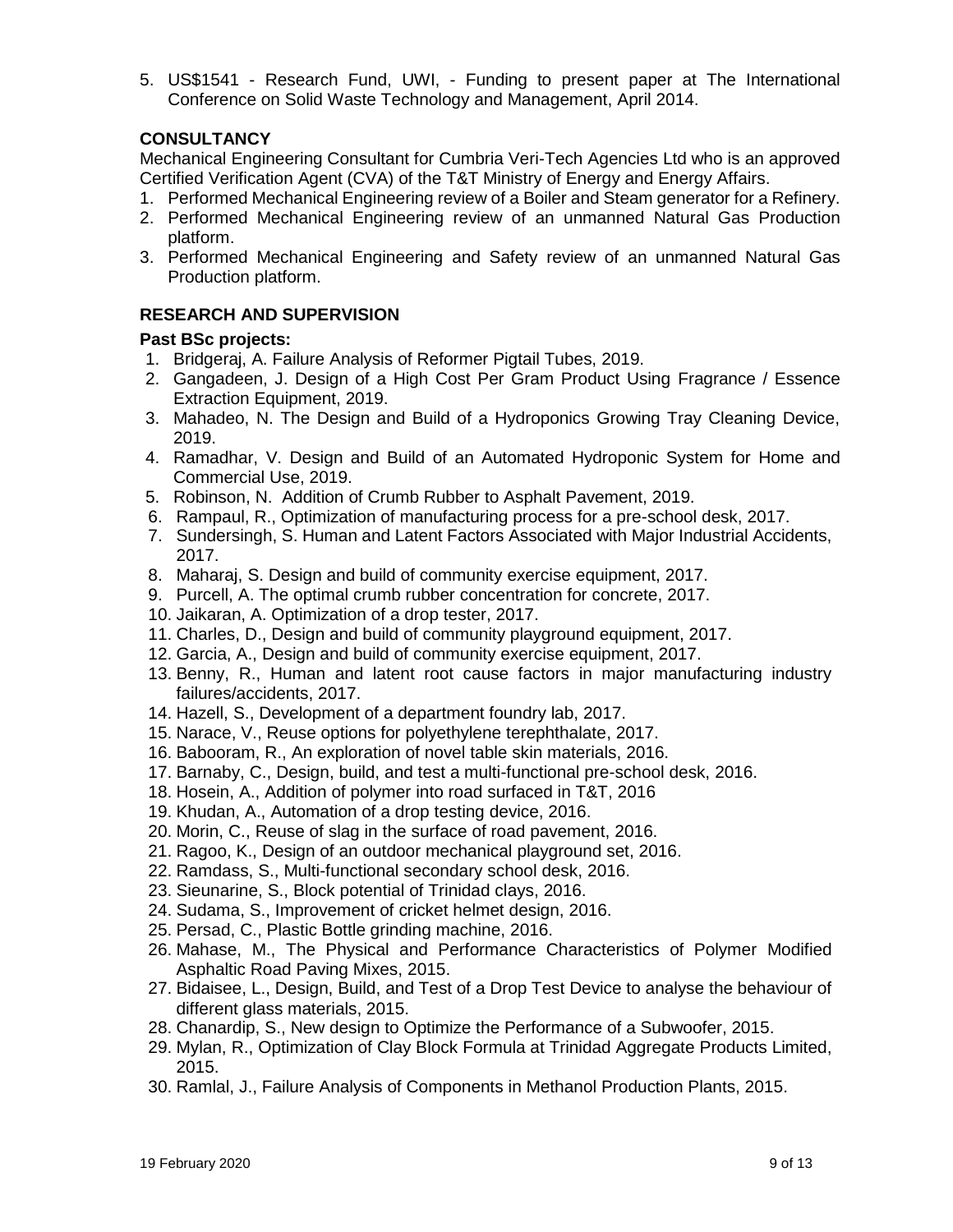- 31. George, J., Design and Cast of a Decorative Ornament and Re-commissioning of the Foundry lab. 2015.
- 32. Rampersad, V., To evaluate and determine the efficiency of the National Innovation System of Trinidad and Tobago, 2015.
- 33. Williams, S., Development of Innovation Metrics for the Trinidad and Tobago Manufacturing Industry, 2015.
- 34. Maharaj, K., To Design, Build, and Test a Wrist Mounted Flamethrower for use as a Special Effects Device in the Entertainment Industry, 2015.
- 35. Mohammed, F., Design, build, and test of a pad-eye loader, 2014.
- 36. Andrews, K., Static Stress Analysis of Process pipes, 2014.
- 37. Vasquez, A., A machine to separate metal components from used automobile tyres, 2014.
- 38. Jaikaran, R., Investigation of the rheological and weathering durability characteristics of polyethylene terephthalate modified Trinidad Lake Asphalt and Trinidad Petroleum Bitumen, 2014.
- 39. Gobin, M., Automated Shower system with emphasis on Water Conservation, 2014.
- 40. Singh, A., Feasibility study into the use of Current Asphalt Technology in the production of crumb rubber modified asphalt, 2014.
- 41. Ramlakhan, P., Design and Build of a Window Cleaning Device, 2014.
- 42. Mahabir, R., Development of Innovation Metrics for the Trinidad and Tobago Manufacturing Industry, 2014.
- 43. Bonas, M., Interpretation and Analysis of Microstructures in failed components, 2014
- 44. Hosein, S., The effect of crumb rubber's particle size and concentration on Trinidad Lake Asphalt and Trinidad Petroleum Bitumen as a modifier for pavement, 2013.
- 45. Mohammed, S., Conventional and Wire cutting experiment to determine the Yield Strength and Fracture Toughness of Mild Cheddar Cheese and Cereal Bars, 2013.
- 46. Rasool, R., Design, Build and Test a Semi- Automated System for the Manufacture of Polyurethane Insulated Sandwich Panels for Modular Cold Storage Construction, 2013.
- 47. Gunness, N., Generating and Modelling Foams using Numerical Methods, 2013.
- 48. Ramesar, K., Design, Build, and Test of a machine to separate coconut husks into pieces suitable for processing into activated carbon, 2013.
- 49. Maynard, J., The effect of Polyethylene Terephthalate particle size and concentration on the properties of asphalt and bitumen as an additive, 2013.
- 50. Gabriel, C. The Design and Fabrication of a Mechatronic Self-Adjusting Surface to be used in the Prevention of Spills in Uncovered Beverages, 2013.
- 51. Ramjit, B., Developing an Innovation Metric for the Food, Beverage and Tobacco Manufacturing Industry in Trinidad and Tobago, 2013.
- 52. Deonarine, A., The Weathering Resistance And Compressive Strength Of Rubber Modified Trinidad Lake Asphalt (TLA) And Trinidad Petroleum Bitumen (TPB), 2013.
- 53. Gopie, A., Design and build of a pineapple peeler, 2013

#### **Past MSc projects:**

- 1. Seecharan, K. Critical analysis of human factors and latent defects in incidents in the Petroleum Industry, 2019.
- 2. Ramkellawan, R. A feasibility study of corrosion prevention techniques being utilized in water systems on the Point Lisas Estate, 2018
- 3. Rampersad, R. Improving the reliability of fusible loop systems by mitigating fitting failures on offshore installations, 2018
- 4. Jagroop, C., Establishment of a CBM programme for WASA's Wastewater Collection System, 2018
- 5. Ramoutar, S. Improvement of Inspection Management Program for Aging Onshore Crude Oil Pipelines at the Ministry of Energy and Energy Industries (MEEI). 2018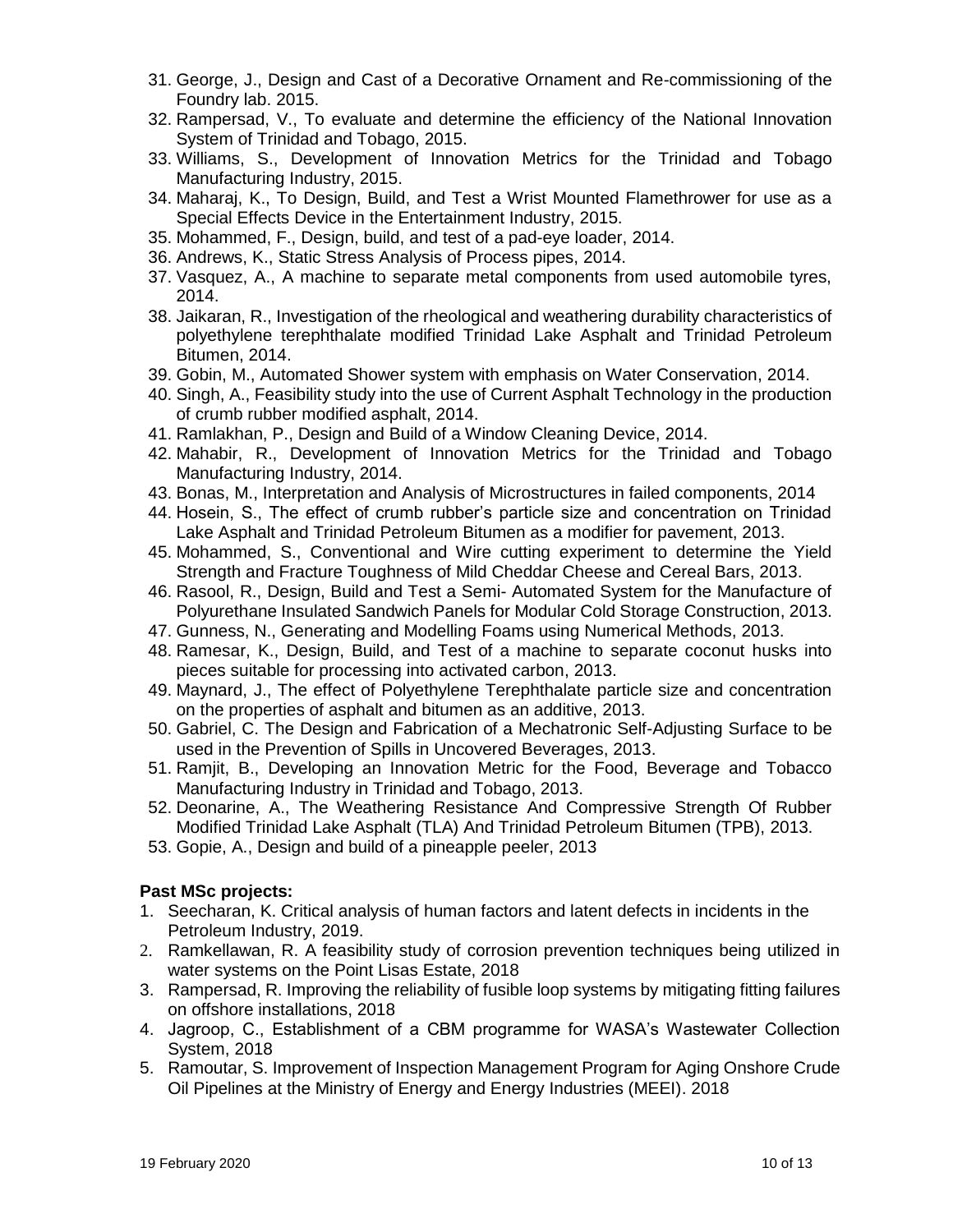- 6. Mathura, S. An investigation into the causes of lubrication failure in critical components at an Ammonia production complex. 2018
- 7. Ramnanan, A. An Investigation into the repeated failures of the Reformed Gas Boiler Feed Water Preheater on the Caribbean Nitrogen Company (CNC) and Nitrogen 2000 (N2000) Ammonia Plants at Industrial Plants Services Limited (IPSL). 2017
- 8. Seepersad, K., Determination of the root cause of melamine caking in an Ammonia-Urea-Melamine Complex,.2017
- 9. Rampat, K., Optimization of the Weld Procedure for repairing aged heat resistant Nickel Alloy Components found in steam-methane reformers at IPSL, 2017

# **Current MSc projects:**

- 1. Jaikaran, R., Reuse options for PET waste.
- 2. Sealey, D., Strategic foresight analysis on an airline.
- 3. Ramoutar, S. Human and Latent root causes in aviation accidents.

# **Current MPhil projects (Supervisor):**

1. Babooram, R. Development of prosthetic and assistive devices for the physically disabled.

#### **Current PhD projects (Supervisor):**

1. Rampat, K. Factors affecting corrosion of carbon steel in acidic environments.

# **TEACHING AND RELATED EXPERIENCE**

|  | 1. First or Second Examiner and Lecturer of the following courses: |  |  |  |  |
|--|--------------------------------------------------------------------|--|--|--|--|
|--|--------------------------------------------------------------------|--|--|--|--|

| Course<br>code                          | Course name<br>(class size<br>range)                               | Overall lecturing<br>performance out of 5 | Overall course<br>performance out of 5 | <b>Dates</b>                   |
|-----------------------------------------|--------------------------------------------------------------------|-------------------------------------------|----------------------------------------|--------------------------------|
| <b>MENG3015</b><br>(First<br>examiner)  | <b>Materials</b><br>Technology<br>(41 to 71)                       | 4.0/4.3/4.5/4.4/4.3/4.1/4.5               | 3.7/4.2/4.4/4.4/4.2/4.1/4.3            | Sept<br>$2012 -$<br>present    |
| <b>MENG2008</b><br>(First<br>examiner)  | Manufacturing<br>Technology<br>(111 to 134)                        | 4.4/4.3/4.3/4.1/4.4/DNT/4.<br>6           | 4.0/4.1/4.0/4.1/4.2/<br>DNT/4.3        | Jan<br>$2013 -$<br>present     |
| <b>MENG6202</b><br>(First<br>examiner)  | Applied<br><b>Materials</b><br>Technology<br>$(8 \text{ to } 16)$  | 4.2/4.2/5.0/4.8/4.4/DNT/5.<br>0           | 3.7/4.0/4.9/4.6/4.0/<br>DNT/5.0        | Jan<br>2013-<br>present        |
| <b>MENG2011</b><br>(First<br>examiner)  | Machine<br>Design 1<br>(88 to 122)                                 | 3.7/4.0/3.9/4.1/LSR                       | 3.8/3.9/3.9/4.3/LSR                    | Sept<br>$2014 -$<br>present    |
| <b>MENG6703</b><br>(Second<br>examiner) | Condition<br>Monitoring and<br>Diagnostics<br>$(8 \text{ to } 15)$ | 4.6/LSR/DNT/DNT                           | 4.5/LSR/DNT/DNT                        | Jan<br>$2013 -$<br>Jan<br>2014 |

LSR\* - Low Sampling Rate, NPA – Not Presently Available, DNT-Did Not Teach

All courses are in Blended mode format. The flipped classroom method has been implemented for all undergraduate courses (MENG3015, MENG2008, and MENG2011)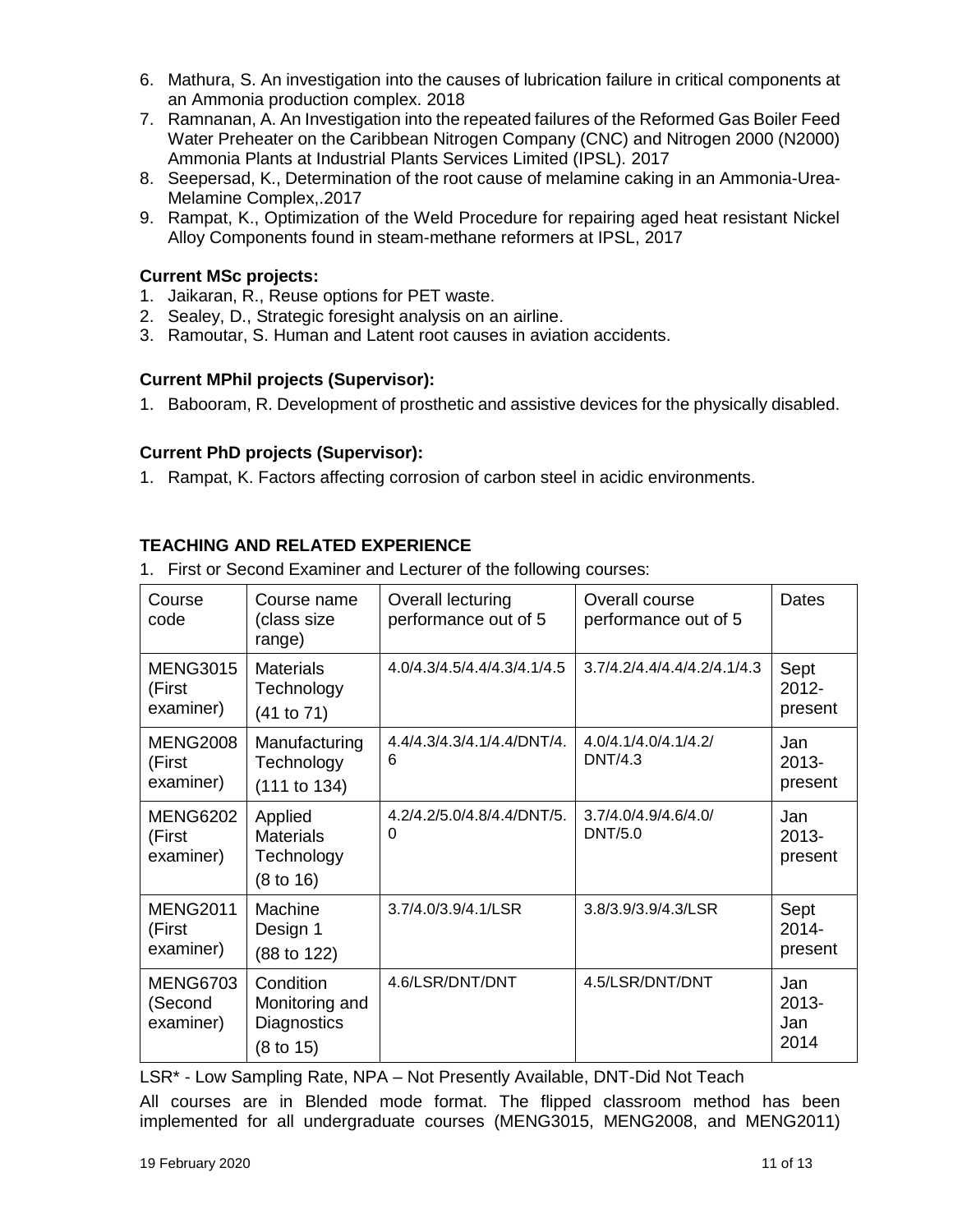where Screencasts have been developed. For all courses listed, course outlines have been revised (less weighting on final exam in assessment) and formatted to satisfy departmental requirements and guidelines established by the UWI Centre for Excellence in Teaching and Learning.

| Date/Period                       | Contribution                                                                                                                                             |
|-----------------------------------|----------------------------------------------------------------------------------------------------------------------------------------------------------|
| December 2019 - Present           | <b>Faculty Blended Learning Committee member</b>                                                                                                         |
| October 2019 - Present            | Open and Distance Learning/ Continuing and Professional<br>Education St. Augustine Campus Stream Anchor for UWI<br><b>Digital Transformation project</b> |
| May 2019 - Present                | Chair of Faculty Curriculum Review Committee                                                                                                             |
| June 2016 - Present               | Lead person in programme re-accreditation exercise (under<br>guidance of HoD)                                                                            |
| June 2016 - Present               | MSc Production Engineering and Management Programme<br>Coordinator                                                                                       |
| September 2015 - Present          | member of Industrial Liaison Committee,<br>Committee<br>Committee on Quality, and Committee on Bridging Courses                                          |
| January 2014 - Present            | Facilitator for the UWI IMechE student chapter                                                                                                           |
| December<br>2016<br>December 2017 | <b>Faculty Assessment &amp; Promotion Committee member</b>                                                                                               |
| January 2017 - August 2017        | MSc Programme Lead Coordinator                                                                                                                           |
| January 2016 - December<br>2017   | Entrance<br><b>BSc</b><br>committee<br>member<br>representing<br>the<br>Mechanical Engineering program                                                   |
| September 2012 - Present          | <b>Department Student Mentor</b>                                                                                                                         |
| September 2013 - April<br>2017    | <b>Timetable Coordinator</b>                                                                                                                             |
| September 2013 - April<br>2017    | <b>Level 2 Coordinator</b>                                                                                                                               |
| September 2013                    | New Optical Microscope with digital image capture ability was<br>recommended, justified, purchased, and commissioned                                     |
| December 2012                     | Developed graduate core competencies of the<br>UWI<br><b>Mechanical and Manufacturing Engineer</b>                                                       |

#### **CONTRIBUTIONS TO THE DEPARTMENT/UNIVERSITY**

#### **WORK EXPERIENCE**

#### **Senior Lecturer - August 2017 to Present**

#### **Lecturer - Aug 2012 to July 2017**

#### **Department of Mechanical and Manufacturing Engineering, The University of the West Indies**

 Teaching Engineering Courses including Materials Technology, Applied Materials Technology, Manufacturing Technology, Machine Design, and Condition Monitoring and Diagnostics.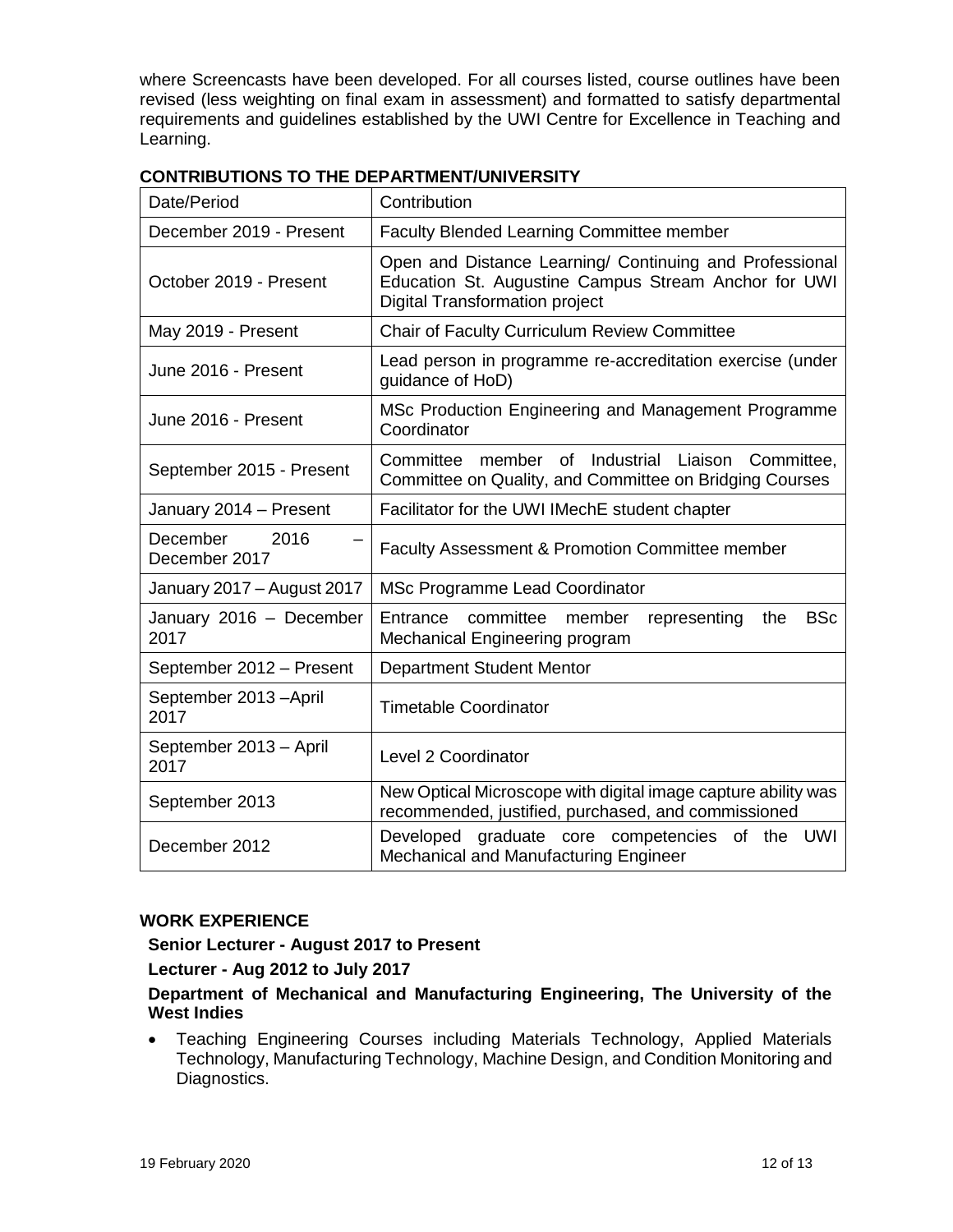- Research in alternative use of waste materials, failure analysis, mechanical design optimization, innovation management, student motivation, and flipped classroom approaches.
- Student mentor for the department, MSc Programme Lead Coordinator, Lead person in programme re-accreditation exercise, MSc Production Engineering and Management programme Coordinator, Entrance Committee Member representing the BSc. Mechanical Engineering programme, IMechE student chapter facilitator.

# **Assistant Professor-Dec 2009 to July 2012**

#### **Design and Manufacturing Section, The University of Trinidad and Tobago**

- Taught Engineering Courses including Science of Materials, Engineering Thermodynamics, Mechanics of Machines, Strength of Engineering Materials, Engineering Design, and Finite-Element Analysis.
- Supervised Masters and Bachelors students' final year projects.
- Commissioned microstructures lab and used this lab to perform University consulting to the Industry.
- Committee lead in first time international accreditation exercise for undergraduate and graduate manufacturing programs.
- Research in Dynamic Stress Analysis, High Temperature Strain Measurement, and National Innovation Systems.

# **Mechanical Engineering Researcher - Oct 2006 to Oct 2009**

#### **Imperial College London**

- Researched and developed techniques to estimate creep damage in high temperature plant components.
- Failure analysis and creep life assessment.
- Creep finite-element modelling.
- Co-Supervision of Masters degree students' capstone project reports.

#### **Inspection Engineer II Jan 2006 to Sept 2006**

#### **The Petroleum Company of Trinidad and Tobago Limited**

- Reviewed plant design and suggested modifications for improvement.
- Managed corrosion reviews and inspection scope work-lists.
- Developed and Executed Turnaround/Outage contracts.

# **Condition Monitoring & Inspection Engineer II Jan 2005 to Dec 2005, Engineer I Jul 2002 to Dec 2004**

# **Industrial Plant Services Limited, Point Lisas, Trinidad and Tobago (Methanol Sites)**

- Monitored, analyzed, and diagnosed irregularities in rotating and stationary equipment aimed at improving equipment reliability and reducing maintenance costs and safety risks.
- Planned and executed plant Turnarounds and Outages.
- Supervised in-house and contract technicians and engineers.
- Managed capital projects and participated in factory acceptance tests and plant reviews for new plants.

# **Mechanical Engineering Trainee Aug 2001 to June 2002**

#### **Farmland MissChem Limited (Now Point Lisas Nitrogen Company)**

- Active role in daily planning and execution of rotating and stationary equipment activities incorporating operations and maintenance procedures.
- Integral involvement in vibration measurement/analysis and RCM.

#### **Operator Technician Trainee July 1997 to July 1998**